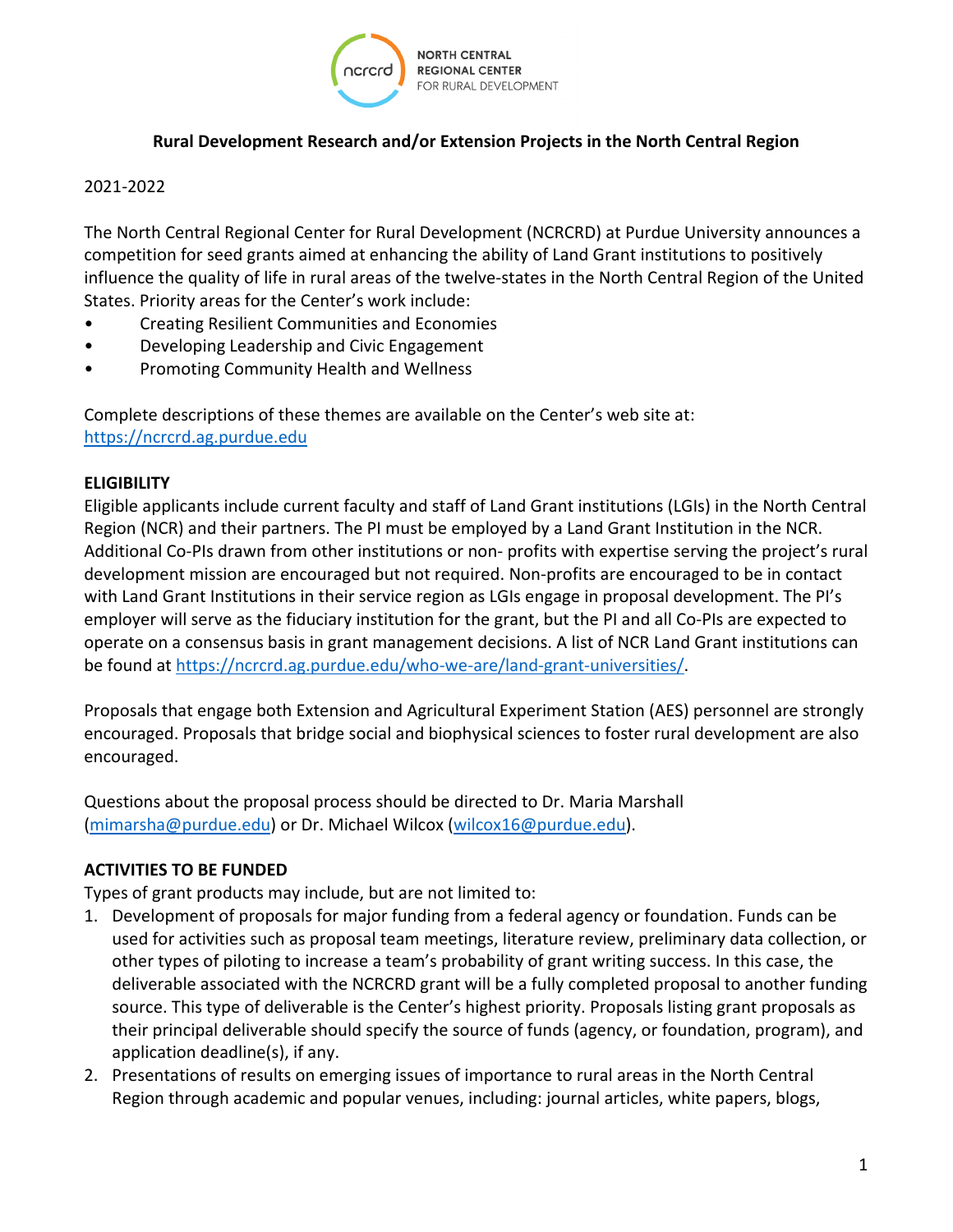**NORTH CENTRAL REGIONAL CENTER** FOR RURAL DEVELOPMENT

webinars and/or new communications technologies. The content is expected to influence action on the part of NCR Land Grant employees.

- 3. Organized conferences and proceedings relevant to topical rural development issues in North Central Region (conference location in North Central Region is required).
- 4. Development or piloting of Extension curricula aimed at enhancing the system's ability to develop, deliver and evaluate programming throughout the NCR. Proposals in this arena should specify how the activity can be sustained through participant fees or other sources of revenue. Proposals should also specify how curricula will be disseminated to increase duplication across the NCR. For example, using the CD Extension Library, [https://ncrcrd.ag.purdue.edu/community](https://ncrcrd.ag.purdue.edu/community-development/cd-extension-library/)[development/cd-extension-library/.](https://ncrcrd.ag.purdue.edu/community-development/cd-extension-library/)

*The PI of each funded project will work with the NCRCRD staff to schedule a NCRCRD- hosted webinar to share project results/findings with the broader NCR and beyond.*

# **FIDUCIARY & REPORTING ARRANGEMENTS**

Single PI proposal budgets may not exceed \$25,000. Proposals with two or more Co-PIs may not exceed \$40,000. All projects must be completed within one year of start date. The Center does not pay overhead or other administrative costs.

The NCRCRD is hosted by Purdue University which means that all proposals will involve subcontracting with a Land Grant institution; subcontracts are typically necessary when the proposal covers compensation of Land Grant employees or consultants. In these cases, the fiduciary institution will invoice the Center for reimbursement of actual costs. Up to two invoices will be processed per award (one intermediate and one final). Each intermediate invoice should include documentation of actual expenses consistent with Purdue University and federal guidelines, and a one-page statement from the PI detailing progress on the project deliverables. The final invoice should include the PI's final report. The final report should be three to five pages long, and provide details about accomplishments and barriers.

Additional reporting is required for teams pursuing major grants as their principal NCRCRD small grant project output. For teams pursuing grants, the team should plan on submitting their draft problem statement and literature review for the first progress report, and a draft activities narrative for the second progress report. The Center Director and Associate Director, who have competitive grants panel experience, will provide editorial feedback on the team's drafts to help improve the team's chances of success in obtaining a large grant from their target agency.

## **REVIEW PROCESS**

Proposals will receive two levels of programmatic review. A technical review will be completed by the NCRCRD Advisory Committee. The Center's Board of Directors will provide input into the final selection and recommended funding levels. Selection criteria include:

- 1. The relevance of the proposal to the Center's goal of enhancing the capacity of Land Grant Institutions to execute their rural development mission.
- 2. Relevance of the project to rural development and potential for impact.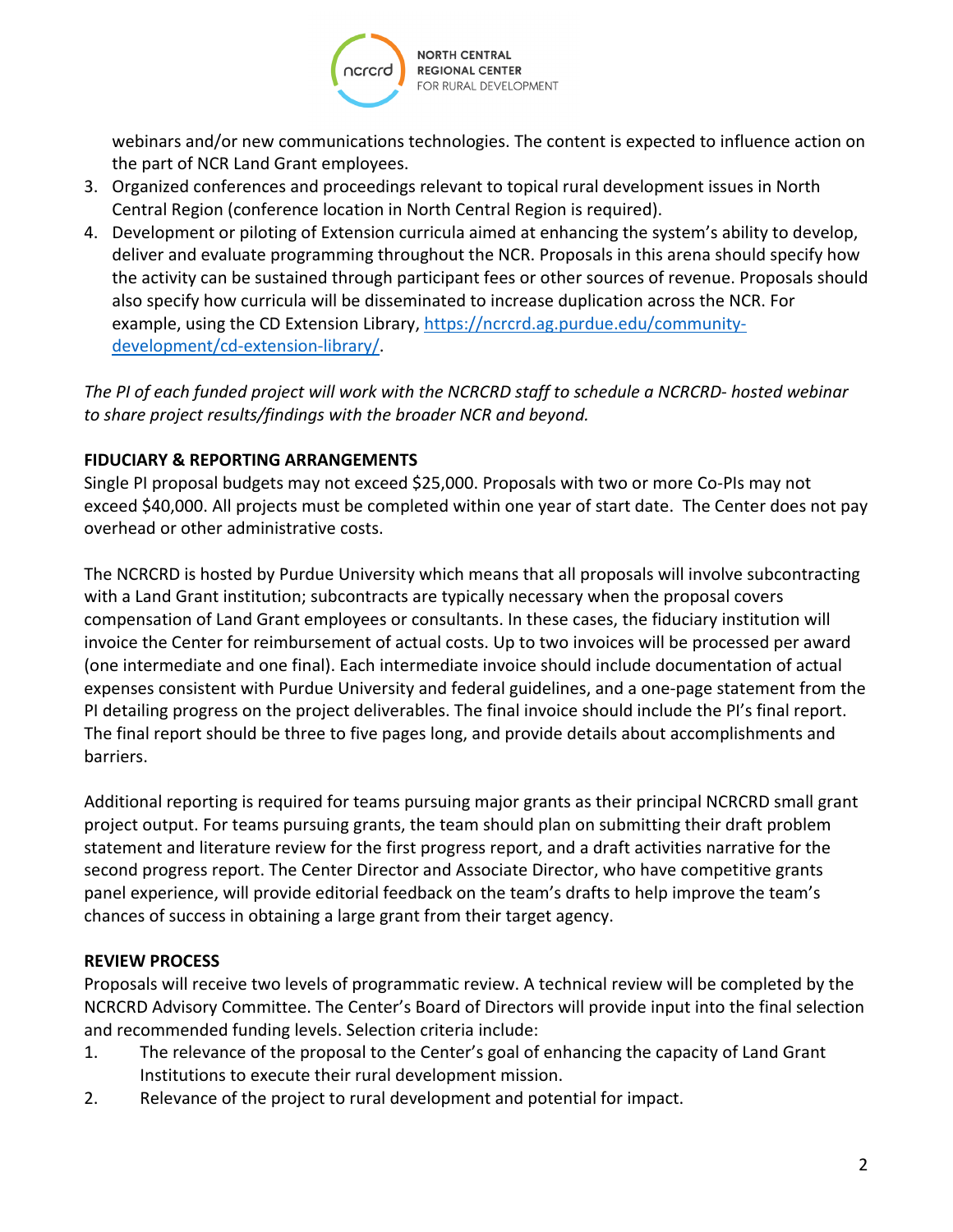

- 3. The degree to which the project is aligned with the NCRCRD priority areas outlined in the call for proposals.
- 4. The innovativeness of the proposed work.
- 5. The feasibility of successfully expanding the scale and scope of the work throughout the NCR.
- 6. The degree to which the plan of work is realistic (can the proposed activities be accomplished in the given timeline?).
- 7. The appropriateness of the budget for the proposed work.
- 8. The likelihood that the project will continue after the funding is exhausted.
- 9. The likelihood that the project will leverage other funding for the activity in the future.
- 10. The demonstrated ability of the project team.

The USDA will review budgets and plans of work for consistency with federal guidelines. The Purdue University Office of Grant and Contract Administration will review budgets for consistency with its guidelines.

# **SUBMISSION GUIDELINES**

Proposals should use one-inch margins and 12-point font, and should include the following items in the order listed below:

- 1. Proposal cover page:
	- a. Name,
	- b. Abstract 150 words
	- c. Summary of Deliverables.
- 2. Project narrative (5 pages maximum).
- 3. Description of how the project and the PI or team will enhance the capacity of Land Grant Institutions in the North Central region to execute their rural development missions ( $\frac{1}{2}$  page maximum).
- 4. Description of roles of the PI and Co-PIs in executing the project  $(\frac{1}{2})$  page maximum per investigator).
- 5. One-page timetable including specific deliverables. Investigators should plan on an award period starting May 1, 2022 and running no more than twelve months.
- 6. Biographical Sketch (3-page) use template found here <https://www.nsf.gov/bfa/dias/policy/biosketch.jsp>
- 7. Current and Pending Support use template found here <https://nifa.usda.gov/resource/application-support-templates>
- 8. Fiduciary institution AD 1048 form, DUNS number, and FEIN number.
- 9. Budget
- 10. Budget justification brief description of why each expense is needed.
- 11. Authorized Organizational Representative (AOR) approval of the proposal. This is normally an individual appointed in the university's grants office.
- 12. Completed Purdue University subrecipient forms:
	- a. Entity Profile found [here.](https://www.purdue.edu/business/sps/pdf/Entity_Profile.pdf)
	- b. Letter of intent found [here.](https://www.purdue.edu/business/sps/pdf/Letter_of_Intent%20template_9.2017.pdf)